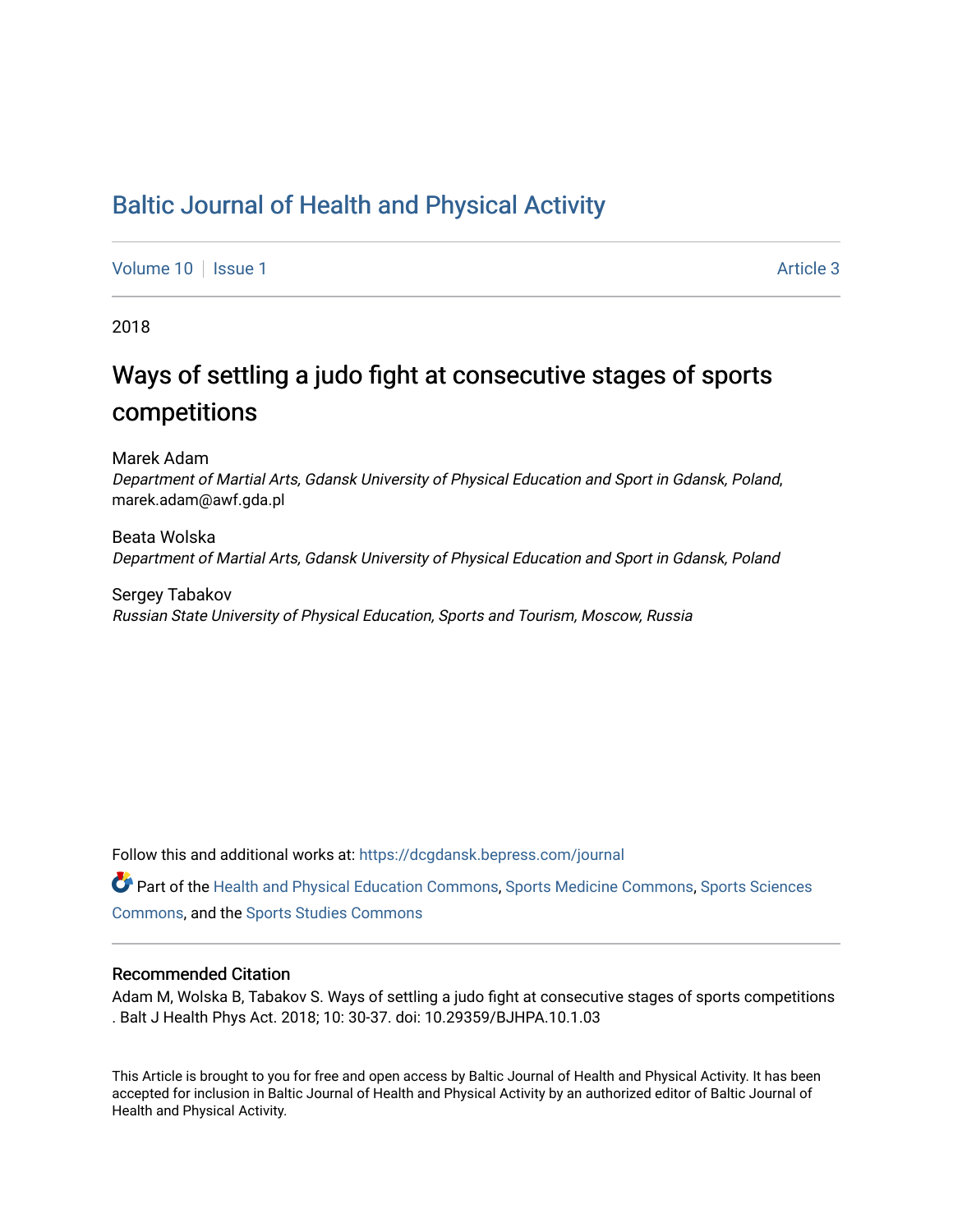# **Ways of settling a judo fight at consecutive stages of sports competitions**

**Marek Adam1 ABCDEFG, Beata Wolska1 CDEFG, Sergey Tabakov2 AE**

- **Authors' Contribution: A** Study Design **B** Data Collection **C** Statistical Analysis **D** Data Interpretation **E** Manuscript Preparation **F** Literature Search **G** Funds Collection
- <sup>1</sup> Department of Martial Arts, Gdansk University of Physical Education and Sport in Gdansk, Poland 2 Russian State University of Physical Education, Sports and Tourism, Moscow, Russia

| abstract                     |                                                                                                                                                                                                                                                                                                                                                                                                                                                                                                                                                                                                                                                                                                                                                                                                                                                                           |
|------------------------------|---------------------------------------------------------------------------------------------------------------------------------------------------------------------------------------------------------------------------------------------------------------------------------------------------------------------------------------------------------------------------------------------------------------------------------------------------------------------------------------------------------------------------------------------------------------------------------------------------------------------------------------------------------------------------------------------------------------------------------------------------------------------------------------------------------------------------------------------------------------------------|
| <b>Background:</b>           | At successive stages of sports competition, judo contestants aim at achieving the best<br>sports result. Each fight can be resolved by an effectively executed attack before the<br>regular time (ippon or double waza-ari) or by a better score for efficient attacks (waza-ari<br>or yuko). The victory can also be achieved for penalties awarded to the opponent (shido)<br>or when he/she is disqualified for infractions of the sports rules of the International Judo<br>Federation.                                                                                                                                                                                                                                                                                                                                                                               |
| <b>Material/Methods:</b>     | The research material was based on the analysis of bouts fought by male competitors<br>during the World Championships in 2014 and 2015.                                                                                                                                                                                                                                                                                                                                                                                                                                                                                                                                                                                                                                                                                                                                   |
| <b>Results:</b>              | The results of the conducted analysis allow concluding that at subsequent stages of sports<br>competition the number of fights decided by efficiently executed techniques evaluated<br>as ippon or double waza-ari decreased, just as the number of fights won through the<br>opponent's disqualification. On the other hand, the number of decisions based on a better<br>score for efficient attacks and the number of fights in which athletes won due to penalties<br>given to their opponents increased.                                                                                                                                                                                                                                                                                                                                                             |
| <b>Conclusions:</b>          | At all the analysed stages of competitions, one quarter of the bouts was decided by<br>penalties which were a consequence of committed infractions.                                                                                                                                                                                                                                                                                                                                                                                                                                                                                                                                                                                                                                                                                                                       |
| Key words:                   | penalties and efficient attacks, preliminary rounds and fights for medals, types of victories<br>in judo.                                                                                                                                                                                                                                                                                                                                                                                                                                                                                                                                                                                                                                                                                                                                                                 |
| article details              |                                                                                                                                                                                                                                                                                                                                                                                                                                                                                                                                                                                                                                                                                                                                                                                                                                                                           |
|                              | Article statistics: Word count: 2,583; Tables: 3; Figures: 1; References: 12                                                                                                                                                                                                                                                                                                                                                                                                                                                                                                                                                                                                                                                                                                                                                                                              |
|                              | Received: April 2017; Accepted: September 2017; Published: March 2018                                                                                                                                                                                                                                                                                                                                                                                                                                                                                                                                                                                                                                                                                                                                                                                                     |
|                              | Full-text PDF: http://www.balticsportscience.com                                                                                                                                                                                                                                                                                                                                                                                                                                                                                                                                                                                                                                                                                                                                                                                                                          |
|                              | <b>Copyright</b> © Gdansk University of Physical Education and Sport, Poland                                                                                                                                                                                                                                                                                                                                                                                                                                                                                                                                                                                                                                                                                                                                                                                              |
|                              | Indexation: Celdes, Clarivate Analytics Emerging Sources Citation Index (ESCI), CNKI Scholar (China National Knowledge<br>Infrastructure), CNPIEC, De Gruyter - IBR (International Bibliography of Reviews of Scholarly Literature in<br>the Humanities and Social Sciences), De Gruyter - IBZ (International Bibliography of Periodical Literature in<br>the Humanities and Social Sciences), DOAJ, EBSCO - Central & Eastern European Academic Source, EBSCO -<br>SPORTDiscus, EBSCO Discovery Service, Google Scholar, Index Copernicus, J-Gate, Naviga (Softweco, Primo<br>Central (ExLibris), ProQuest - Family Health, ProQuest - Health & Medical Complete, ProQuest - Illustrata: Health<br>Sciences, ProQuest - Nursing & Allied Health Source, Summon (Serials Solutions/ProQuest, TDOne (TDNet),<br>Ulrich's Periodicals Directory/ulrichsweb, WorldCat (OCLC) |
|                              | Funding: This research received no specific grant from any funding agency in the public, commercial, or not-for-profit                                                                                                                                                                                                                                                                                                                                                                                                                                                                                                                                                                                                                                                                                                                                                    |
|                              | sectors.                                                                                                                                                                                                                                                                                                                                                                                                                                                                                                                                                                                                                                                                                                                                                                                                                                                                  |
|                              | <b>Conflict of interests:</b> Authors have declared that no competing interest exists.                                                                                                                                                                                                                                                                                                                                                                                                                                                                                                                                                                                                                                                                                                                                                                                    |
| <b>Corresponding author:</b> | Beata Wolska Ph.D., Gdańsk University of Physical Education and Sport, Górskiego Street 1, 80-336 Gdańsk,<br>Poland; e-mail: beata.wolska@wp.pl; phone: +48585547289                                                                                                                                                                                                                                                                                                                                                                                                                                                                                                                                                                                                                                                                                                      |
|                              | Open Access License: This is an open access article distributed under the terms of the Creative Commons Attribution-Non-commercial<br>4.0 International (http://creativecommons.org/licenses/by-nc/4.0/), which permits use, distribution, and<br>reproduction in any medium, provided the original work is properly cited, the use is non-commercial and is<br>otherwise in compliance with the license.                                                                                                                                                                                                                                                                                                                                                                                                                                                                 |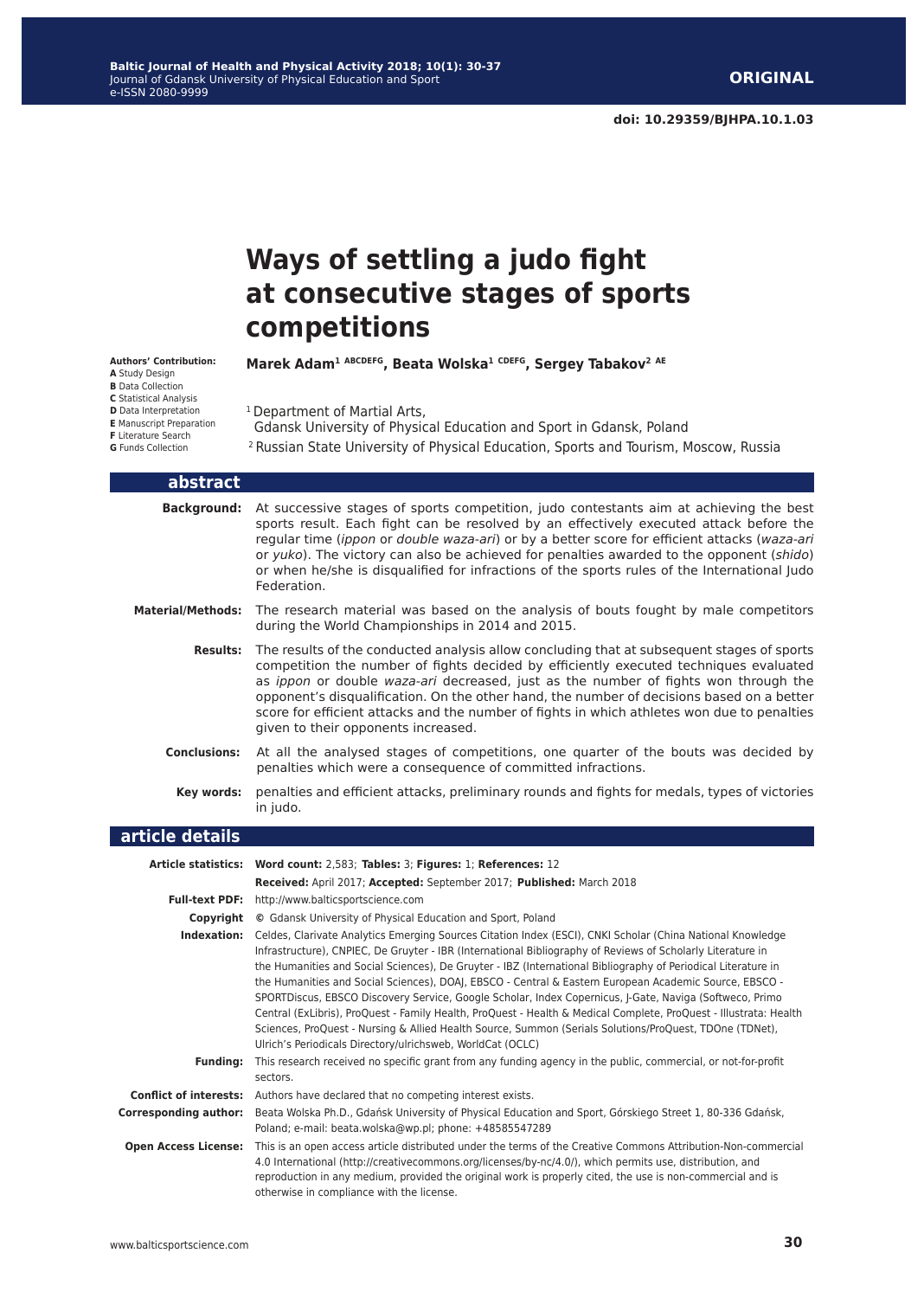### **introduction**

The system of conducting world championships introduced in 2009, with the so-called "short repêchage", did not change during the World Championships in 2014 and 2015 [1]. The successive stages of preliminary rounds led to selecting eight contestants who, fighting for a place in quarterfinals, ensured a possibility to compete for a medal as, even after losing the quarterfinal bout, they could compete for the bronze medal in the repêchage. By beating successive opponents, judo contestants get closer to winning the first place in sports competitions. Each next stage reduces the number of contenders for the final success, eliminating weaker athletes and saving those who could beat next opponents. The bouts could be resolved before the regular time by an efficient execution of one of the judo techniques scored as *ippon* or twice as *waza-ari*. They can also be settled by a better score if they are decided by technical attacks. But the outcome of a fight can also be decided by penalties awarded by judges. They can penalise a contestant by giving him three consecutive warnings during a fight – *shido* 1, 2 and 3 for infractions of the sports rules of the International Judo Federation. Another opportunity to win a fight before the end of the regular time is the opponent's disqualification – *hansoku make*, which is a consequence of committing an offense assessed by the judge with the shido penalty for the fourth time or immediate disqualification (*hansoku make*) for executing techniques that threaten the contestants' health or life or for using prohibited techniques, such as grappling contestants' legs during throws.

Sports competitions of the highest rank, such as the Olympic Games or the World Championships, during which the best athletes compete with each other, are the ultimate test of the efficiency of judo contestants' technical- -tactical preparation. Observations of sports competitions in judo have been conducted for many years. Thus the obtained material allows developing, among others, individual technical-tactical profiles of Olympic medal winners [2, 3], characteristics of the judo combat and factors affecting the result of a sports fight with consideration for particular weight categories [4], determining the technical profile of *nage-waza* in a group of athletes at different sports levels [5] or defining and determining the efficiency of defensive actions applied in judo fighting [6].

In the present authors' opinion, also of importance is the issue related to finding out the ways of resolving judo fights at successive stages of sports competitions, which is the aim of this study.

### **material and methods**

The research material was based on the analysis of 845 bouts fought by male competitors during the World Championships in 2014 and 2015.

The compiled footage was subject to graphic registration [7]. During the competitions, contestants' efficiently executed attacks and penalties awarded by judges supervising all the bouts were recorded. The successive stages of sports competition have been divided in the following way:

- 1<sup>st</sup> stage preliminary stage, fights for positions up to 64 and up to 32,
- $2<sup>nd</sup> stage preliminary stage, fights for positions from 32 to 16;$  a fight lost at the first and the second preliminary stage meant elimination from the competition,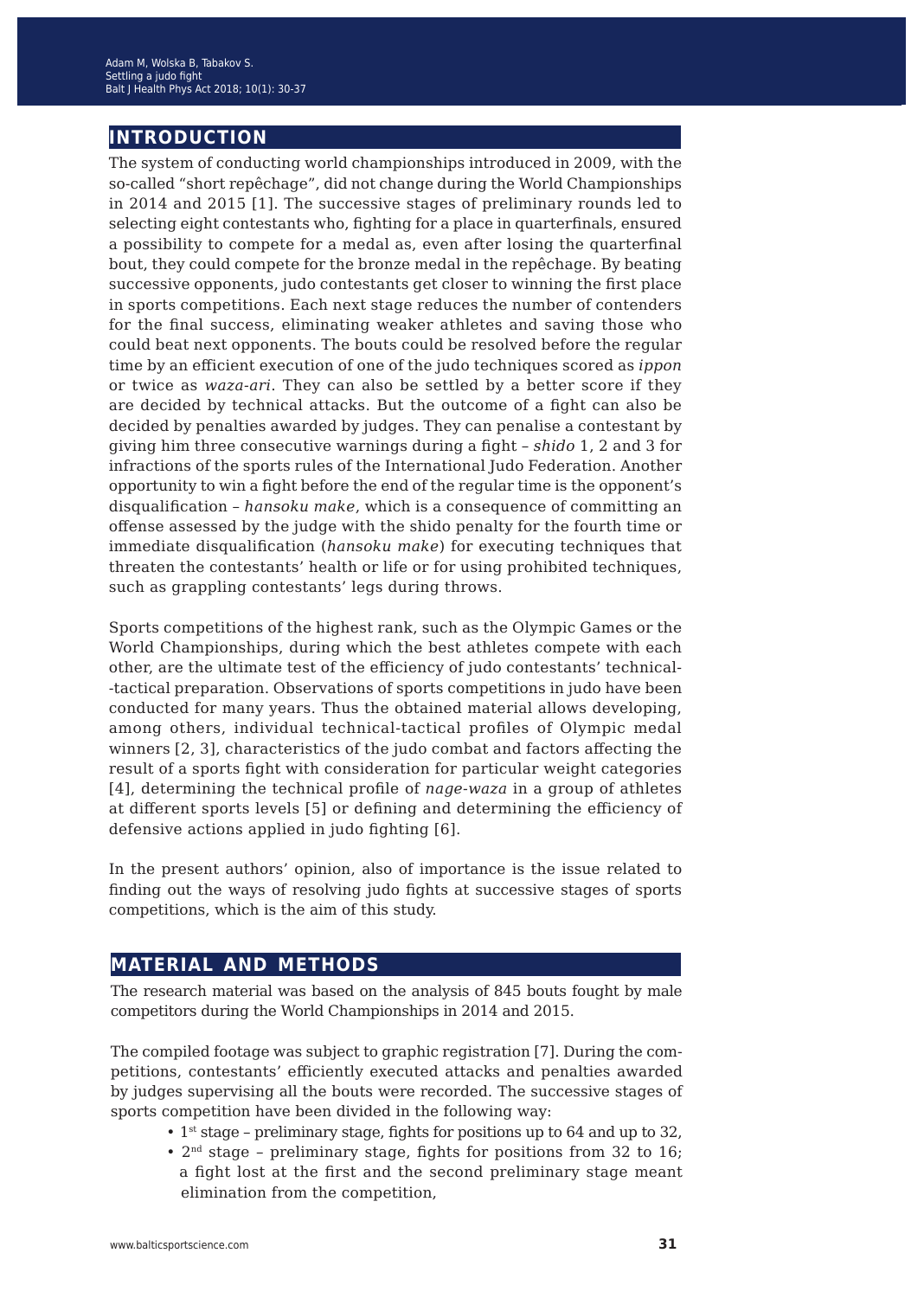- 3rd stage stage of fights in "the medal zone", a victory in which gave a chance of a direct fight for a medal, and a failure gave another chance for repêchage,
- $\bullet$  4<sup>th</sup> stage a direct fight for medals.

At each stage of elimination, a competitor could settle the bout as follows:

- 1. finish the fight by using a technique assessed as *ippon* or double *waza-ari*,
- 2. finish the fight by technical advantage, efficient execution of a technique assessed as *waza-ari* or *yuko*,
- 3. by warnings (*shido* 1, 2, 3) given to the opponent for infractions of the sports rules of the IJF,
- 4. by disqualification (*hansoku make*) of the opponent, a warning (*shido*) repeated for the fourth time in a fight or "immediate" disqualification resulting from the IJF rules [1].

Statistical analysis was conducted using the statistical package StatSoft. Inc. (2014) STATISTICA (data analysis software system), version 12.0. Chisquare independence tests were used for qualitative variables (using Yates's correction for the number of cells below 10, verifying Cochran's conditions, Fisher's exact test, as appropriate). In all the calculations, the level of *p* < 0.05 was adopted as significant.

#### **results**

While competing at the first preliminary stage, contestants most frequently settled the bouts by performing techniques assessed as *ippon* or double *waza-ari*  (60.5%), then through a technical attack (20.5%), followed by *hansoku make* disqualification (10.1%) and *shido* warnings (8.9%) (Table 1).

|                   | Stage<br>of the competition       | 1st<br>preliminary<br>stage | 2 <sub>nd</sub><br>preliminary<br>stage | 3rd<br>preliminary<br>stage<br>(medal zone) | 4th stage<br>fighting<br>directly for<br>medals |
|-------------------|-----------------------------------|-----------------------------|-----------------------------------------|---------------------------------------------|-------------------------------------------------|
| Settling<br>bouts | Ippon + 2x waza-ari               | 210 (60.5%)                 | 168 (52.3%)                             | 35 (43.8%)                                  | 25 (39.7%)                                      |
|                   | Technical advantage               | 71 (20.5%)                  | 77 (24.0%)                              | 26 (32.5%)                                  | 23 (36.5%)                                      |
|                   | Shido warnings                    | 31 (8.9%)                   | 48 (15.0%)                              | 16 (20.0%)                                  | 13 (20.6%)                                      |
|                   | Hansoku make<br>disqualifications | 35 (10.1%)                  | 28 (8.7%)                               | 3(3.7%)                                     | $2(3.2\%)$                                      |
|                   | Total                             | 347 (100%)                  | 321 (100%)                              | 80 (100%)                                   | 63 (100%)                                       |

**Table 1.** Ways of settling judo bouts at successive stages of competition during the World Championships in 2014 and 2015

Also at the second preliminary stage, fights won before the end of the regular time accounted for over half of the results (52.3%), but the number of fights won by technical advantage in the score increased (24.0%), just as the number of victories due to judges' warnings (15.0%). The number of fights decided by disqualification slightly decreased (8.7%) (Table 1).

At the third stage of fighting, defined as the "medal zone", the number of bouts resolved before the end of the regular time (by *ippon*, or double *waza-ari*) decreased to 43.8%, and the number of fights decided by advantage in the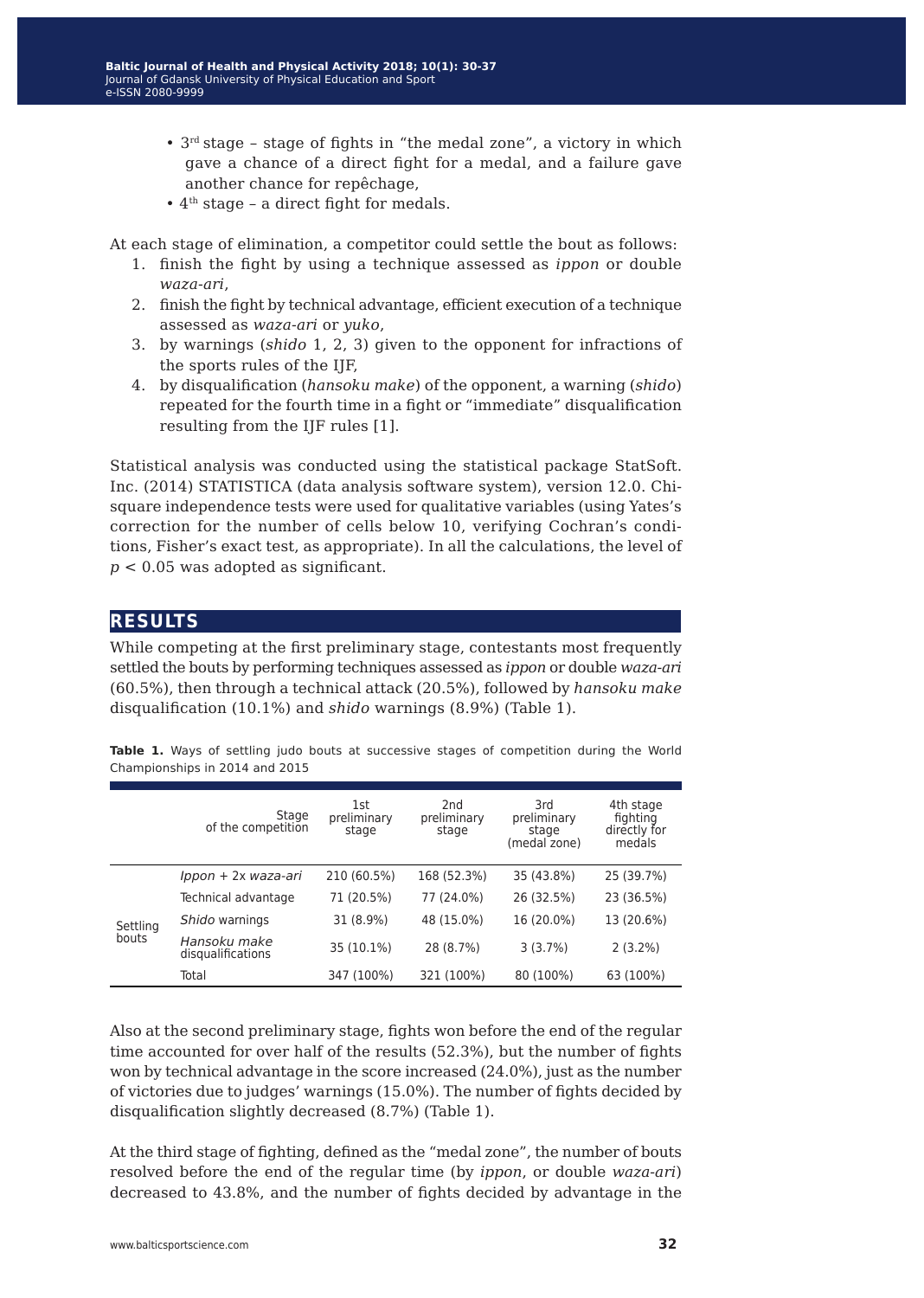decreased to 43.8%, and the number of fights decided by advantage in the score increased to 32.5%, and of those resolved due to awarded penalties to 20.0%. At this stage of the competition, the number of fights won through disqualification was reduced by over a half – 3.7% (Table 1).

An analysis of the final stage of the competition at the World Championships in 2014 and 2015 – the fourth stage (direct fighting for medals and the final bouts) – confirmed a slight decline in the number of bouts won before the end of the regular time – to 39.7% and a slight increase in the number of victories by technical score – 36.5% as well as the steady trend in fights won due to warnings (20.6%) and disqualifications (3.2%) (Fig. 1, Table 1).





In the process of winning the successive stages of competition for the title of the World Champion in 2014 and 2015, judo contestants eliminated athletes who failed to win consecutive fights. In the analysed competitions, we found a progressive reduction in the number of fights resolved by technical attacks and those won before the end of the regular time – attacks assessed as *ippon* or double *waza-ari* (Table 2). The greatest decrease in the obtained values was found between the first and second preliminary stage and between the second and the third stage of elimination.

**Table 2.** Ways of settling judo bouts at successive stages of competition during the World Championships in 2014 and 2015

|                     | Stage<br>of the competition    | <b>Between</b><br>stage<br>1-2 | <b>Between</b><br>stage<br>$2-3$ | <b>Between</b><br>stage<br>3-4 |
|---------------------|--------------------------------|--------------------------------|----------------------------------|--------------------------------|
| Resolving<br>fights | Ippon + 2x waza-ari            | $-8.2%$                        | $-8.5%$                          | $-4.1%$                        |
|                     | Technical advantage            | $+4.0%$                        | $+8.5%$                          | $+4.0%$                        |
|                     | Shido warnings                 | $+6.1%$                        | $+8.5%$                          | $+0.6%$                        |
|                     | Hansoku make disqualifications | $-1.4%$                        | $-5.0%$                          | $-0.5%$                        |

Between the third and the fourth stage of competition the difference in the number of fights settled before the end of the regular time through a technical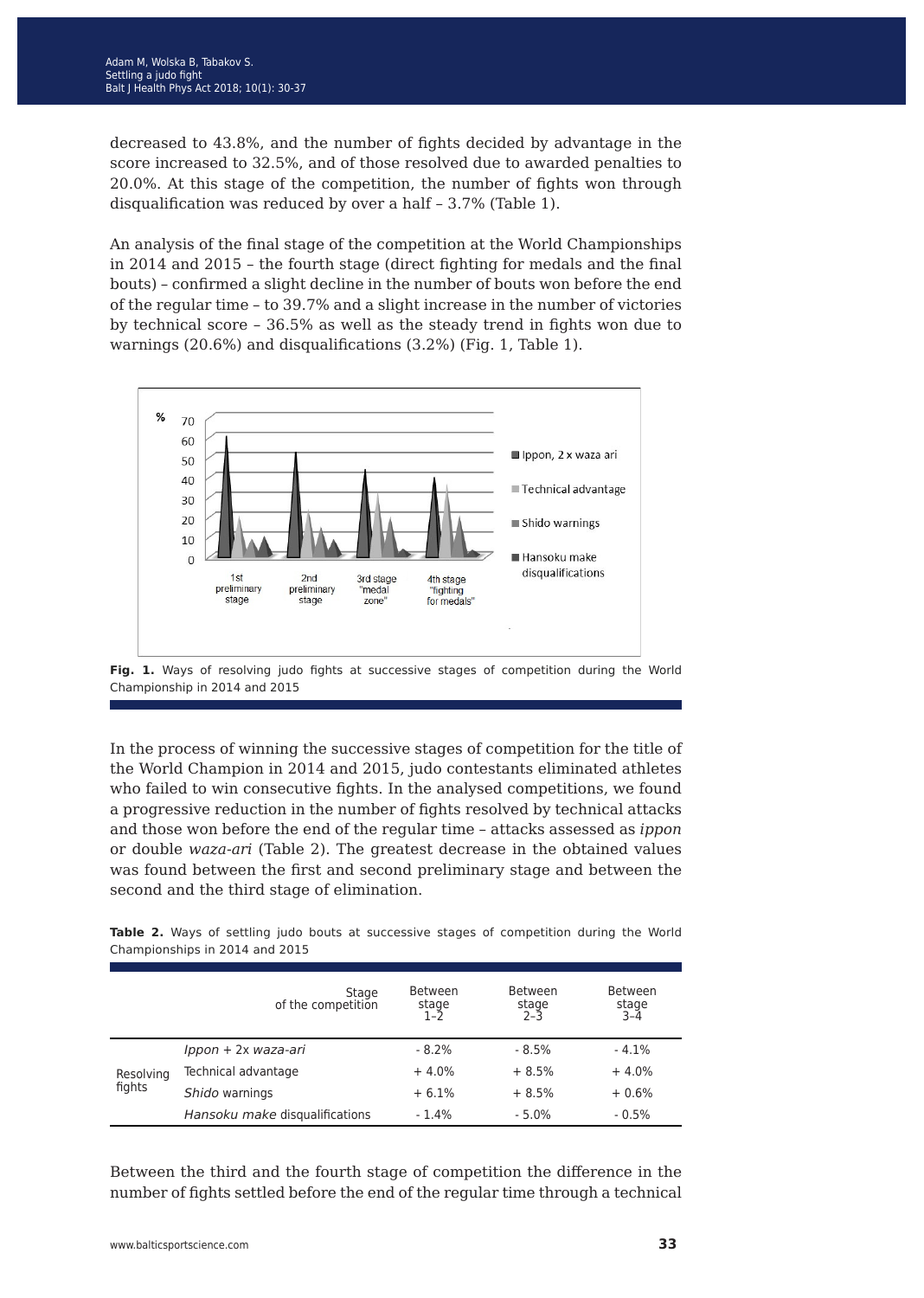attack was less than half (Table 2). The number of fights decided by the technical score, *waza-ari* or *yuko*, in the successive stages of the analysed World Championships retained the growing trend. The biggest increase in fights won in this way was found between the second and the third stage. By contrast, an even increase in fights won by technical score for efficient attacks was found between the first and the second stage and between the third and the fourth stage of competition (Table 2).

In addition, the number of bouts which were resolved in subsequent stages of elimination by judges' warnings – *shido* – also showed a growing trend; namely, the biggest increase in thus resolved fights was between the first and the second stage of elimination and between the second and the third one. Only a slight increase in such victories was found between the third and the fourth stage (Table 2). Fights resolved by contestants' disqualification – *hansoku mak*e – maintained a downward trend during subsequent stages of sports competition. The biggest decline in so finished fights was between the second and the third stage of competition, while the smallest decrease between the third and the fourth stage (Table 2).

At the 1st stage the percentage of fights which ended in victory before the regular time (*ippon* or 2x *waza-ari*) was significantly higher in comparison to the 2nd stage ( $p = 0.0330$ ), the 3rd stage ( $p = 0.0063$ ) and the 4th stage - fighting directly for medals  $(p = 0.0021)$ . On the other hand, no statistically significant differences were found in the percentage of bouts which ended in a victory before the regular time (*ippon* or 2x *waza-ari*) at the 2nd stage in comparison to the 3rd stage ( $p = 0.1693$ ) and the 4th stage ( $p = 0.0663$ ). Furthermore, there were no statistically significant differences in the percentage of fights which ended with a victory before the regular time (*ippon* or 2x *waza-ari*) at stage 3 in comparison to stage 4 ( $p = 0.6246$ ).

No statistically significant differences were found in the percentage of bouts which ended in disqualification (*hansoku make*) at stage 1 in comparison to stage  $2 (p = 0.2729)$ . By contrast, at stage 1 the percentage of fights that ended in disqualification (*hansoku make*) was significantly higher in comparison to stage 3 ( $p = 0.0205$ ) and stage 4 ( $p = 0.0053$ ). Statistically significant differences in the percentage of fights that ended in disqualification (*hansoku make*) were not found at stage 2 in comparison to stage 3 ( $p = 0.1190$ ), while the percentage of bouts which ended in disqualification (*hansoku make*) at stage 2 was significantly higher in comparison to stage  $4$  ( $p = 0.0384$ ). No statistically significant differences in the percentage of bouts that ended in disqualification (*hansoku make*) were founds at stage 3 in comparison to stage  $4 (p = 0.6161).$ 

At stage 1 the percentage of fights won due to warnings (*shido*) was significantly lower in comparison to stage 2 ( $p = 0.0161$ ), stage 3 ( $p = 0.0044$ ) and stage 4 (*p* = 0.0058). By contrast, there were no statistically significant differences in the percentage of bouts won by warnings (shido) at stage 2 as compared to stage 3 ( $p = 0.2701$ ) and as compared to stage 4 ( $p = 0.2593$ ). In addition, there were no statistically significant differences in the percentage of bouts won by warnings (*shido*) at stage 3 in comparison to stage 4 (*p* = 0.9253).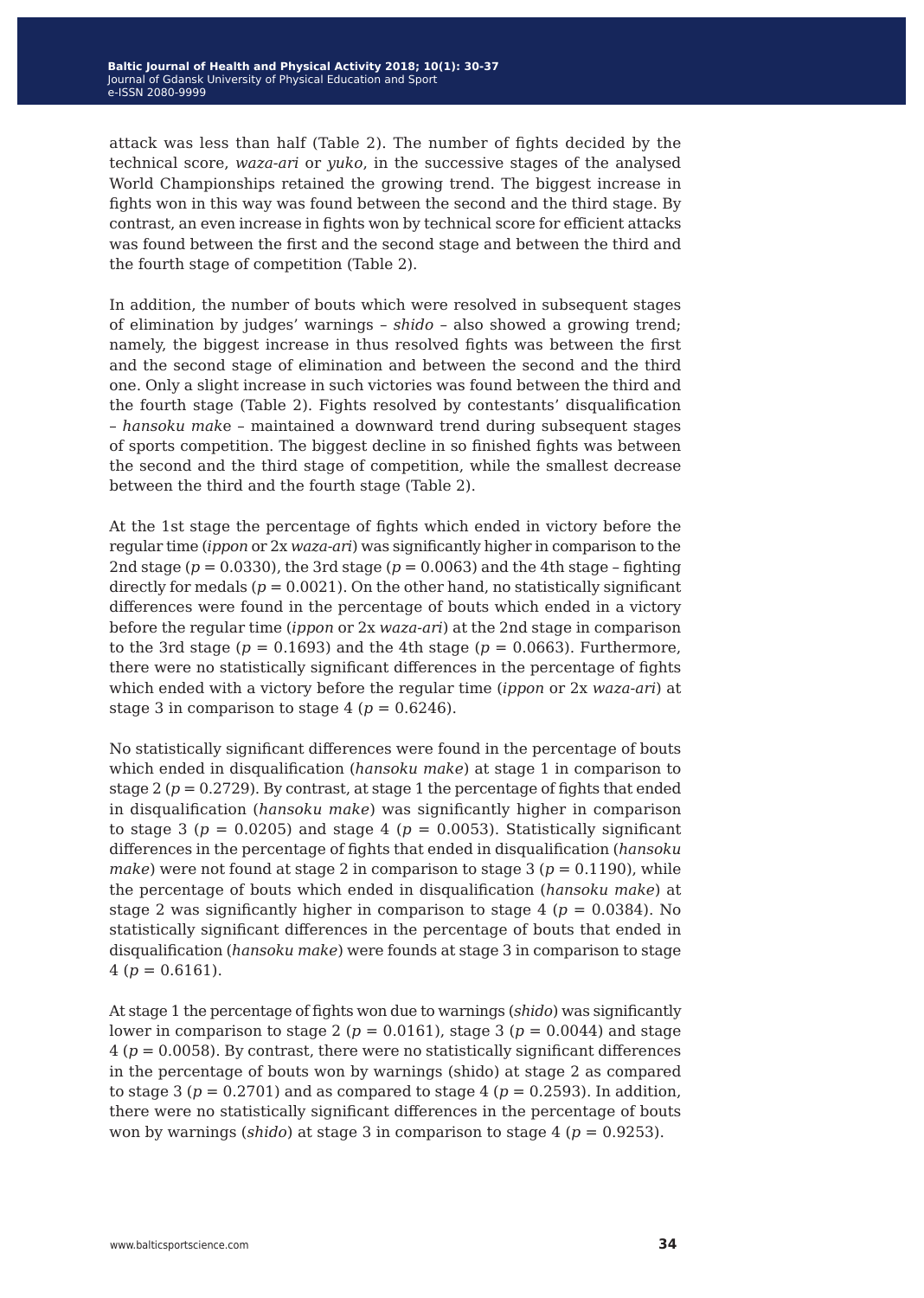No statistically significant differences in the percentage of fights won by an advantage in the score were found at the 1st stage in comparison to the 2nd stage ( $p = 0.5468$ ), the 3rd stage ( $p = 0.0728$ ) and the 4th stage ( $p = 0.0782$ ). No statistically significant differences in the percentage of bouts won by an advantage in the score were found between the 2nd stage as compared to the 3rd stage ( $p = 0.1362$ ) and the 4th one ( $p = 0.1336$ ). No statistically significant differences in the percentage of fights won by an advantage in the score point were found between stage 3 and stage 4 ( $p = 0.8525$ ).

|                     | Stage<br>of the competition    | 1st stage,<br>2nd stage | 3rd stage,<br>4th stage |
|---------------------|--------------------------------|-------------------------|-------------------------|
| Resolving<br>fights | Ippon + 2x waza-ari            | 56.6%                   | 42.0%                   |
|                     | Technical advantage            | 22.2%                   | 34.3%                   |
|                     | Shido warnings                 | 11.8%                   | 20.3%                   |
|                     | Hansoku make disqualifications | 9.4%                    | 3.5%                    |

**Table 3.** Resolving judo fights at successive stages of elimination during the World Championship

In the combined stages 1 and 2 the percentage of bouts which ended in victory before the regular time (ippon or 2x *waza-ari*) was significantly higher in comparison to the combined stages 3 and 4 ( $p = 0.0014$ ). In the combined stages 1 and 2 the percentage of bouts won due to a score advantage was significantly lower in comparison to the combined stages 3 and 4 ( $p = 0.0022$ ). In the combined stages 1 and 2 the percentage of bouts won due to warnings (*shido*) was significantly lower in comparison to the combined stages 3 and 4 (*p* = 0.0069). In the combined stages 1 and 2 the percentage of bouts won due to disqualification (hansoku make) was significantly higher in comparison to the combined stages 3 and 4 ( $p = 0.0201$ ).

#### **discussion**

Over seventy national teams participated in the World Championships both in 2014 and in 2015 in the men's competition. The number of contestants in various weight categories necessitated preliminary rounds of fights in order to qualify for a group of 64 or 32 athletes were bouts from the first preliminary round of fights analysed in this paper, in which the largest number of fights ended before the regular time (*ippon*) through efficient execution of one of judo techniques. At the next stages of competition, the percentage advantage of the number of victories due to efficient techniques (75%) over the fights won due to warnings and disqualifications (25%) remained constant, despite the fact that previous studies had found penalties less significant (20%) in determining the achieved successes [9].

Segedi et al. [10], analysing the results of seniors' bouts at a Grand Prix tournament, found that the vast majority of the fights ended in victory by the *ippon* score (79), then by *waza-ari* (16), and *yuko* (13), and in 16 bouts the victory was decided by the awarded penalties. The semi-final and the final bouts were not analysed. In turn, the results of Boguszewski's research [11], in which only the final bouts of the Olympic Games in Beijing (2008), the World Championships (Cairo 2005, Rotterdam, 2009) Grand Slam in Paris (2010), the World Cup Tournaments in Warsaw (2005 and 2009) were analysed, showed that in 2005 and 2009 over 50% of the final bouts ended by *ippon* while in 2010 less – 43%.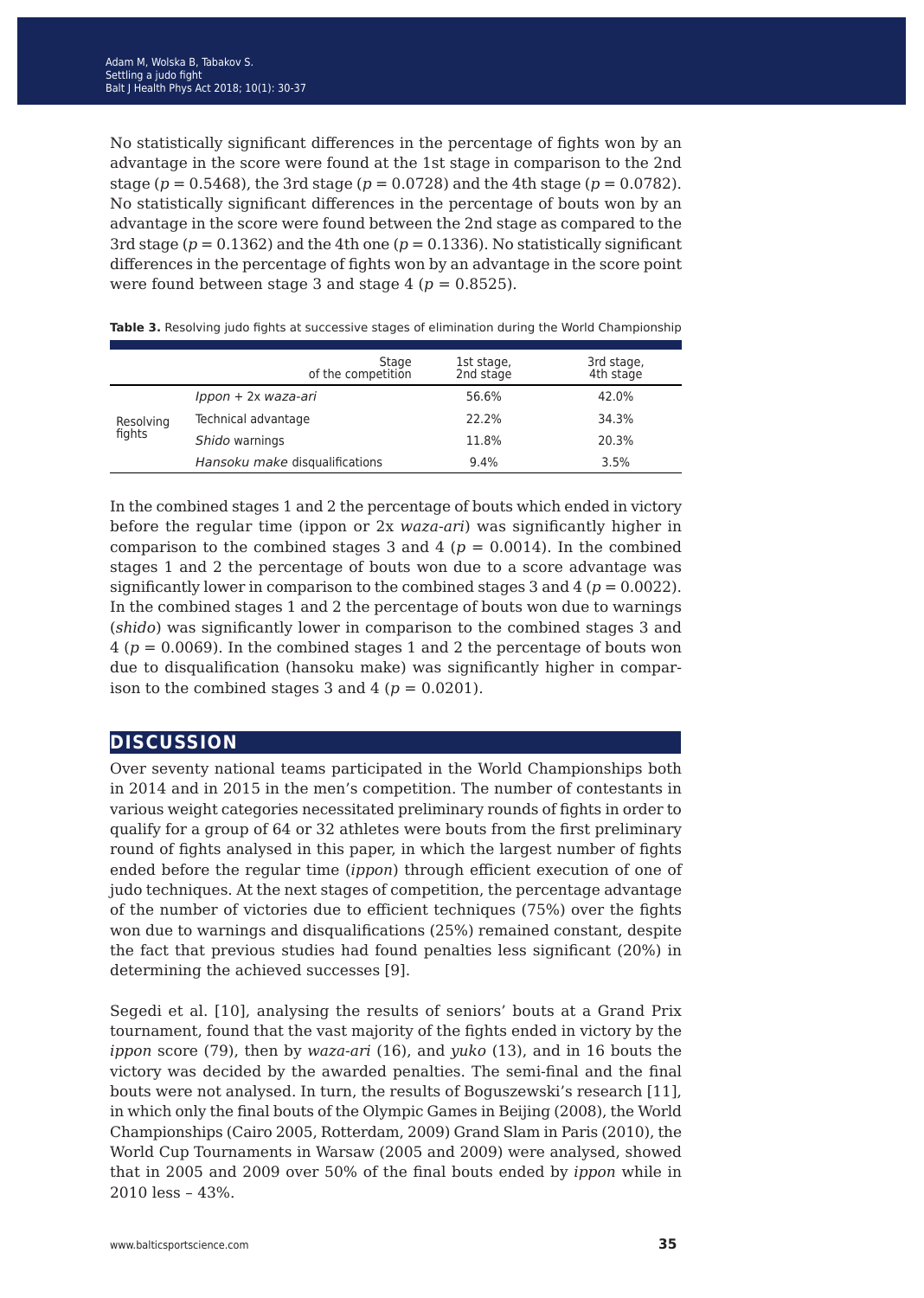The results of observations of all the bouts fought during the Olympic Games in 2008 showed that 46.53% of fights ended by *ippon*, 4.95% by double *waza-ari*, 25.41% by technical advantage and 0.33% by awarding the penalty of disqualification, *hansoku make*. It should be noted that during this competition before changing the judging rules (before 2009), the *koka* scoring system was still binding, by which 3.3% of the bouts were resolved [4].

An analysis of the proportion of the results of bouts at various stages of the World Championships in Osaka (2003) showed that in all phases of the tournament scores of 0:10 points dominated, which means victory before time thanks to the execution of an attack assessed by the judges as *ippon* [12]. Over 70% of the victories before time were observed at the stage of repêchage bouts, less often in qualifying bouts (62.1%), and fights for medals (57.6%).

The authors also demonstrated that the victories by the advantage in the score (*yuko*) were more frequent in fights for medals and in repêchage bouts – less frequents in preliminary rounds, while confrontations resolved by 7-point advantage most often occurred in the last phase of the tournament. It should be noted that the above analysis was conducted before the change to judicial regulations, which has been in force since 2009 and in which the system of conducting the World Championships with a "shortened repêchage" has been applied.

#### **conclusions**

At subsequent stages of competition a trend of declining numbers of bouts resolved before the end of the regular time (by *ippon* or double *waza-ari*) and of bouts resolved by disqualification (*hansoku make*) was found.

Simultaneously, at successive stages of competition there was a growth of the number of bouts settled by warnings (*shido*) and technical scores.

At all stages of competition an advantage of fights settled through efficient attacks over fights resolved due to warnings and disqualifications was found.

The results of the conducted analyses are associated to a large extent also with the fact that at the initial stage of competition (qualification rounds) the highest ranked athletes in the particular weight categories fight with lower ranked athletes. At subsequent stages of the competition (semi-finals and finals), athletes with an increasingly higher level of sports mastery meet. This is reflected in the research results that have shown a reduction in the percentage of victories before time and an increase in the percentage of victories by technical advantage or penalties (*shido*). The results of the present study should be taken into account in the practical modeling as well as in correcting judo competitors' training process.